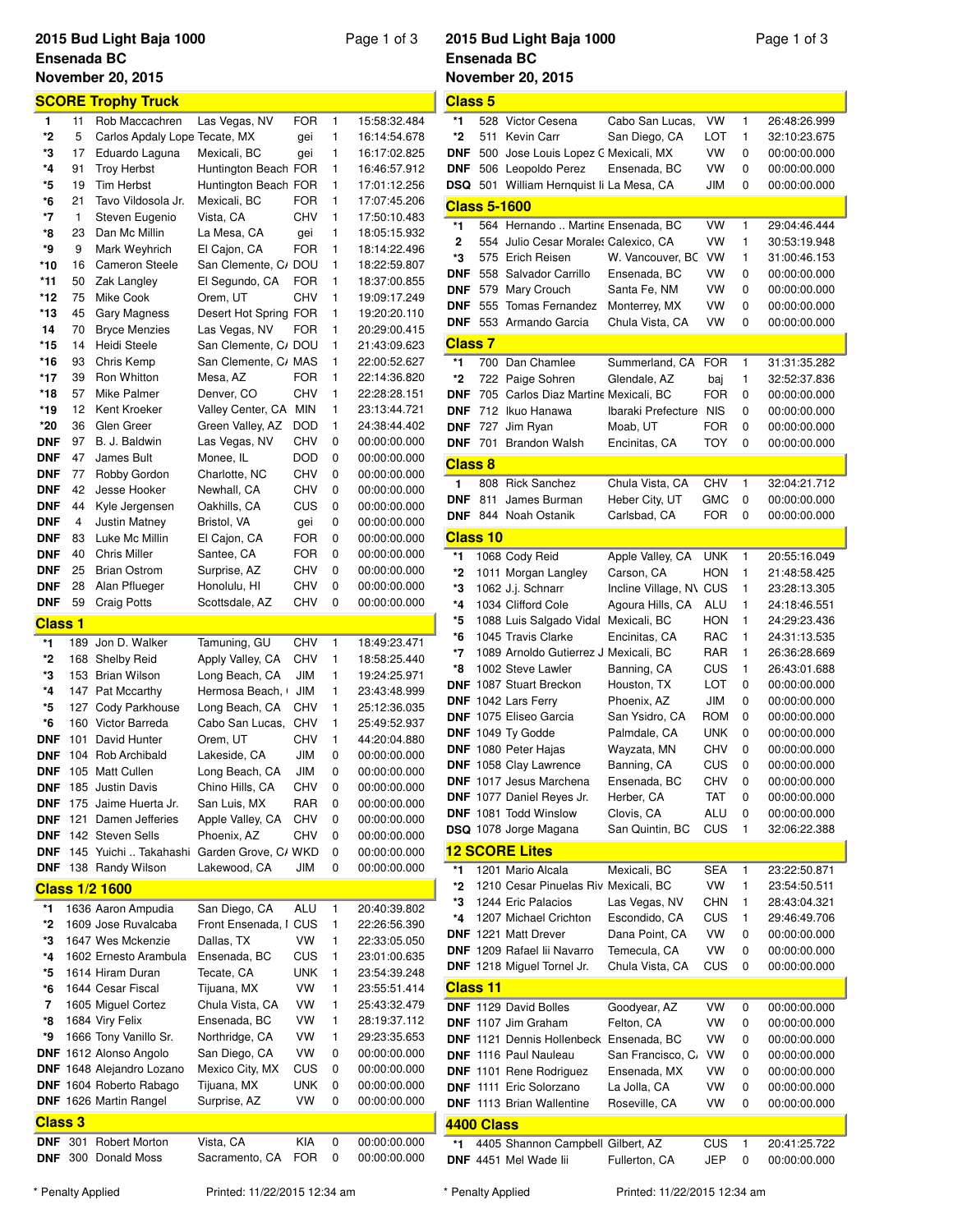# **2015 Bud Light Baja 1000** Page 2 of 3 **Ensenada BC**

## **November 20, 2015 Trophy Truck Special \*1** 871 Larry Connor Miamisburg, OH MAS 1 18:33:23.699 **\*2** 888 Jim Anderson Reno, NV gei 1 23:18:34.999 **\*3** 855 Lee Banning Laveen, AZ gei 1 23:22:07.089 **\*4** 845 William Hedrick Costa Brava, BC CHV 1 28:30:24.032 **\*5** 872 Jordan Brenthel Irvine, CA CUS 1 28:35:21.606 **\*6** 869 Craig Christy Burbank, CA UNK 1 29:47:14.100 **\*7** 868 Pat Sims Eunice, NM CUS 1 31:55:09.253 **8** 874 Elias Hanna San Diego, CA CHV 1 32:02:26.802 **DNF** 873 Jonathan Brenthel Newport Beach, C CUS 0 00:00:00.000 **DNF** 852 Russell Buehler Independence, Mt JIM 0 00:00:00.000 **DNF** 878 John Langley El Segundo, CA CHV 0 00:00:00.000 **DNF** 881 Mark Luhtala West Palm Beach CHV 0 00:00:00.000 **DNF** 854 Chelsea Magness Desert Hot Spring GMC 0 00:00:00.000 **DNF** 883 Zack Mckinley Corpus Christi, T CHV 0 00:00:00.000 **DNF** 862 Pancho Name Glendale, AZ TOY 0 00:00:00.000 **DNF** 884 Billy Wilson Corpus Christi, T CHV 0 00:00:00.000 **Stock Full \*1** 8101 Rod Hall Reno, NV CHV 1 28:20:51.939 **DNF** 8125 John Gonzales Edgewater, MD FOR 0 00:00:00.000 **DNF** 8161 Douglas A. Mcardle Gladstone, Queer FOR 0 00:00:00.000 **DNF** 8155 Darren Webster Holladay, UT TOY 0 00:00:00.000 **Class 3000 \*1** 3030 Chad Broughton Scotts Valley, CA baj 1 31:46:40.215 **DNF** 3003 Mike Jams Montreal, QC CUS 0 00:00:00.000 **Sptsmn 1500 UnLtd Buggy \*1** 1515 Derek Fletcher Abingdon, VA CHV 1 25:28:40.999 **DNF** 1501 Dean Acton Scotch Creek, BC JIM 0 00:00:00.000 **DNF** 1506 Bruce Brooks Cottage Grove, O VW 0 00:00:00.000 **DNF** 1547 Rod Lewis San Antonio, TX CHV 0 00:00:00.000 **Baja Challenge \*1** BC2 Bob Bower Lake Forest, CA SUB 1 28:58:52.686 **\*2** BC1 Jon Largent Riverside, CA SUB 1 32:54:35.403 **DNF** BC3 Rick Skelton Atlanta, GA SUB 0 00:00:00.000 **Sptsmn 1400 UnLtd Open Truck \*1** 1477 Ryan Lewis San Antonio, TX CHV 1 27:46:06.933 **2** 1444 Jim Bunn Bristol, VA CUS 1 30:10:47.770 **DNF** 1468 Victor Carrillo Hollywood, CA FOR 0 00:00:00.000 **DNF** 1409 Andrew Entwistle Boulder City, NV VOR 0 00:00:00.000 **DNF** 1407 Gary Leyendecker Boulder City, NV VOR 0 00:00:00.000 **DNF** 1408 Spencer Morgan Boulder City, NV VOR 0 00:00:00.000 **Class 19 UTV \*1** 1971 Terry Hui Vancouver, BC POL 1 21:59:59.520 **2** 1932 Brandon Schueler Phoenix, AZ POL 1 22:25:06.639 **\*3** 1908 Justin Lambert Bakersfield, CA POL 1 23:32:51.075 **\*4** 1939 Dan Fresh Ladera Ranch, CA POL 1 25:28:08.886 **\*5** 1923 Benjamin Bischoff Celista, BC CUS 1 26:05:57.696 **\*6** 1904 Cory Sappington Peoria, AZ CAM 1 26:16:24.743 **\*7** 1949 Alonso Lopez Murrieta, CA POL 1 27:10:49.909 **\*8** 1927 Ben Wilson Kenwood, CA POL 1 28:47:24.805 **9** 1922 Tyler Backus Grindrod, BC POL 1 29:36:17.940 **\*10** 1917 Derek Murray Downey, CA CUS 1 30:11:12.617 **DNF** 1921 Johnny Angal Mesa, AZ POL 0 00:00:00.000 **DNF** 1918 Michael Cafro Fallbrook, CA POL 0 00:00:00.000 **DNF** 1930 Sean Cook Twain Harte, CA POL 0 00:00:00.000 **DNF** 1958 George Felix Houston, TX POL 0 00:00:00.000 **DNF** 1924 Raul Gonzalez Mexico, DF POL 0 00:00:00.000 **DNF** 1915 Thomas Graves El Cajon, CA POL 0 00:00:00.000 **DNF** 1943 Tom Longshore Louisville, KY POL 0 00:00:00.000 **DNF** 1942 Scott Mcfarland Moab, UT POL 0 00:00:00.000 **DNF** 1910 Ryan Mcintire Rockwall, TX POL 0 00:00:00.000 **DNF** 1988 Wes Miller Las Vegas, NV POL 0 00:00:00.000 **DNF** 1916 Cody Nygren Farmington, NM POL 0 00:00:00.000

**DNF** 1961 Cody Rahders Alpine, CA POL 0 00:00:00.000

# **2015 Bud Light Baja 1000** Page 2 of 3 **Ensenada BC November 20, 2015**

**Class 19 UTV**

|            |                   | <b>DNF</b> 1903 Jaime Romero                 | Arlington, TN                | ART        | 0      | 00:00:00.000 |
|------------|-------------------|----------------------------------------------|------------------------------|------------|--------|--------------|
|            |                   | DNF 1901 Greg Row                            | San Diego, CA                | UNK        | 0      | 00:00:00.000 |
|            | <b>Sptsmn UTV</b> |                                              |                              |            |        |              |
|            |                   | <b>DNF</b> 1852 Robert Branch                | Watkinsville, GA             | CUS        | 0      | 00:00:00.000 |
|            |                   | <b>DNF</b> 1811 Rodolfo Navarro              | Mexicali, BC                 | <b>PEN</b> | 0      | 00:00:00.000 |
|            |                   | <b>DNF</b> 1850 Matthew Pontious             | Seattle, WA                  | POL        | 0      | 00:00:00.000 |
|            |                   |                                              |                              |            |        |              |
|            |                   | <u>M-A Pro Moto Unlimited</u>                |                              |            |        |              |
| *1         | 5Х                | <b>Colton Udall</b>                          | Oceanside, CA                | HON        | 1      | 16:29:08.210 |
| 2          | 1X                | <b>Ricky Brabec</b>                          | Hesperia, CA                 | <b>KAW</b> | 1      | 16:54:27.999 |
| *3         |                   | 45X Francisco Arredond Lake Elsinore, CA HON |                              |            | 1      | 17:08:17.724 |
| *4         | ЗХ                | <b>Mark Samuels</b>                          | Yucca Valley, CA             | HON        | 1      | 18:34:49.448 |
| *5         |                   | 21X Dustin Mccarthy                          | El Cajon, CA                 | HON        | 1      | 19:53:46.759 |
| 6          |                   | 14X Raul Hernandez                           | Tijuana, MX                  | KTM        | 1      | 20:49:15.488 |
| *7         |                   | 81X Joseph Jepsen                            | Salt Lake City, UT KTM       |            | 1      | 20:59:06.587 |
| *8         |                   | 13X Ricky De La Pena                         | Rancho Cucamor HON           |            | 1      | 21:14:32.643 |
| 9          |                   | 35X Nick Gust                                | Pescadero, CA                | KTM        | 1      | 22:32:17.243 |
| *10        | 7X                | Joseph Wingfield                             | Lookout Mountain HON         |            | 1      | 24:45:41.455 |
| <b>DNF</b> |                   | 11X Ulises Fierro                            | Tijuana, BC                  | <b>KTM</b> | 0      | 00:00:00.000 |
| <b>DNF</b> | 6X                | Garrett Poucher                              | Valencia, CA                 | HON        | 0      | 00:00:00.000 |
|            |                   | <b>M-A Pro Moto Limited</b>                  |                              |            |        |              |
| *1         |                   | 111X Chad Thornton                           | Farmington, NM               | KTM        | 1      | 21:01:21.482 |
| *2         |                   | 100X Fernando Beltran                        | Ensenada, MX                 | YAM        | 1      | 27:43:23.909 |
| *3         |                   | 122X Ruben Alamo                             | Manzanillo, MX               | KTM        | 1      | 31:07:38.237 |
|            |                   | <b>DNF</b> 128X Steve Kameda                 | Chiba-shi Japan,             | KTM        | 0      | 00:00:00.000 |
|            |                   | <b>M-A Ironman Class</b>                     |                              |            |        |              |
| *1         |                   |                                              |                              |            |        |              |
| *2         |                   | 740X Boe Huckins<br>715X Jeff Benrud         | Pueblo West, CO              | KTM        | 1<br>1 | 27:29:22.620 |
|            |                   |                                              | Raeford, NC                  | HON        |        | 28:33:32.845 |
|            |                   | DNF 731X Tyler Gagnon                        | Danielson, CT                | HON        | 1      | 34:22:43.018 |
|            |                   | <b>DNF</b> 734X Lyndon Jones                 | South Jordan, UT KTM         |            | 1      | 36:09:44.986 |
|            |                   | DNF 705X Francisco Aldrete V Teate, BC       |                              | YAM        | 0      | 00:00:00.000 |
|            |                   | <b>DNF</b> 706X Kevin Daniels                | Bishop, CA                   | KTM        | 0      | 00:00:00.000 |
|            |                   | <b>DNF 707X Gary Sparks</b>                  |                              |            |        | 00:00:00.000 |
|            |                   |                                              | Page, AZ                     | HON        | 0      |              |
|            |                   | <u>M-A 30 *Over 30 years old</u>             |                              |            |        |              |
| 1          |                   | 300X Mark Winkelman                          | Cedar Hill, TX               | <b>HON</b> | 1      | 21:08:55.190 |
| *2         |                   | 318X Jeffrey Pillon                          | Windsor, ON                  | <b>HSQ</b> | 1      | 25:46:06.775 |
| 3          |                   | 301X Christopher Shultz Kamuela, HI          |                              | HON        | 1      | 29:06:22.515 |
|            |                   | M-A 40 *Over 40 years old                    |                              |            |        |              |
| *1         |                   | 411X Collie B. Potter                        | Las Vegas, NV                | <b>HON</b> | 1      | 21:22:21.540 |
| *2         |                   | 404X Jano Montoya                            | Winter Garden, FI KTM        |            | 1      | 22:46:46.828 |
| *3         |                   | 400X Paul Thomas                             | Bonita, CA                   | HON        | 1      | 23:08:11.147 |
| *4         |                   | 444X Kyle Abney                              | Albuquerque, NM KTM          |            | 1      | 23:27:40.568 |
| *5         |                   | 424X Jeff Powell                             |                              | HON        | 1      | 23:58:50.619 |
| *6         |                   | 409X Stephen Sanders                         | Reardon, WA<br>Henderson, NV | <b>HON</b> | 1      | 25:45:37.987 |
| *7         |                   | 403X Oscar Fazz                              | Yuma, AZ                     | KAW        | 1      | 31:20:36.658 |
|            |                   |                                              |                              |            |        |              |
|            |                   | M-A 50 *Over 50 years old                    |                              |            |        |              |
| *1         |                   | 501X Marc Prince                             | Malibu, CA                   | <b>HON</b> | 1      | 22:02:00.311 |
| 2          |                   | 513X Juan Pedro Azanza Guadalajara, MX       |                              | KRE        | 1      | 24:22:43.989 |
| *3<br>*4   |                   | 505X Daniel Argano                           | San Louis Obispo HON         |            | 1      | 25:11:01.257 |
|            |                   | 556X Donald Blake                            | Mission Viejo, CA HSQ        |            | 1      | 26:57:02.591 |
|            |                   | M-A 60 *Over 60 years old                    |                              |            |        |              |
| 1          |                   | 611X Richard Jackson                         | Acton, CA                    | <b>HON</b> | 1      | 26:32:26.876 |
|            |                   | <b>M-A Pro Quad ATV</b>                      |                              |            |        |              |
| 1          | 1 A               | Javier Robles Jr                             | Guadalupe Victori HON        |            | 1      | 19:02:02.919 |
| 2          | 7Α                | Francisco Vera                               | Ensenada, MX                 | <b>HON</b> | 1      | 21:52:46.775 |
| <b>DNF</b> |                   | 49A Gustavo Ameca                            | Chula Vista, CA              | HON        | 0      | 00:00:00.000 |
|            |                   | <u>M-A Sportsman Moto</u>                    |                              |            |        |              |
| *1         |                   | 214X Lawrence Janesky                        | Middlebury, CT               | HON        | 1      | 25:39:27.631 |
| *2         |                   | 202X Jon Johnson                             | Lompoc, CA                   | <b>HON</b> | 1      | 26:15:57.720 |
| *3         |                   | 285X Matt Kuczkowski                         | San Diego, CA                | <b>HON</b> | 1      | 26:29:02.903 |
| 4          |                   | 215X Walter Lemonovich Sagamore Hills, C HON |                              |            | 1      | 28:30:46.741 |
| *5         |                   | 211X Shinnosuke Kazam Tokyo, Japan, NN YAM   |                              |            | 1      | 30:47:34.751 |
|            | * Penalty Applied |                                              | Printed: 11/22/2015 12:34 am |            |        |              |

\* Penalty Applied Printed: 11/22/2015 12:34 am